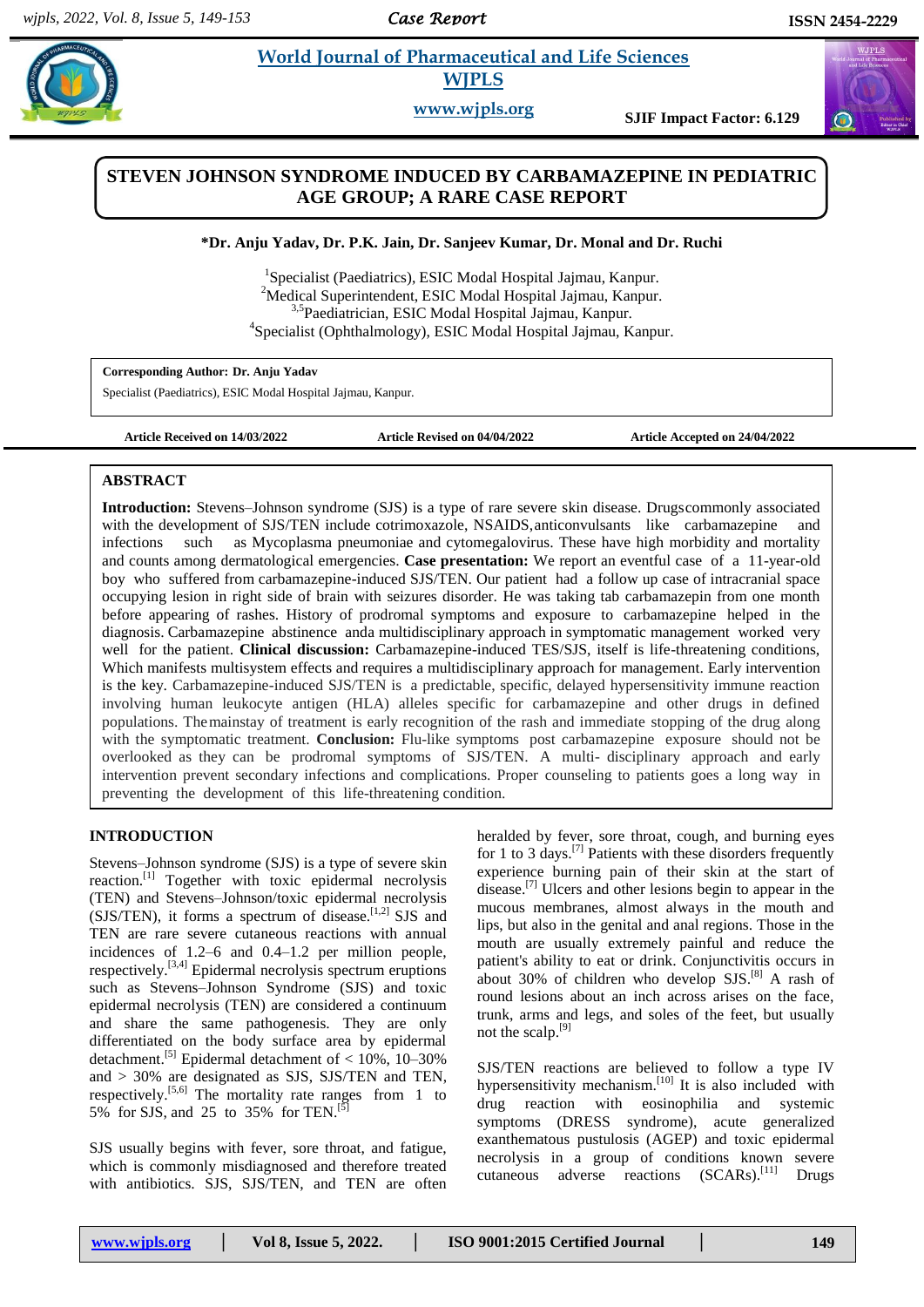commonly associated with the development of SJS/TEN include cotrimoxazole, nevirapine, allopurinol, sulfasalazine, phenytoin, phenobarbital, lamotrigine, and  $carbamazepine<sup>[3]</sup>$  Other causes can include infections such as [Mycoplasma](https://en.m.wikipedia.org/wiki/Mycoplasma_pneumoniae) [pneumoniae a](https://en.m.wikipedia.org/wiki/Mycoplasma_pneumoniae)nd [cytomegalovirus,](https://en.m.wikipedia.org/wiki/Cytomegalovirus) or the cause may remain unknown.<sup>[\[2,1\]](https://en.m.wikipedia.org/wiki/Stevens%E2%80%93Johnson_syndrome#cite_note-GARD2015-2)</sup> Risk factors include [HIV/AIDS](https://en.m.wikipedia.org/wiki/HIV/AIDS) and systemic lupus [erythematosus.](https://en.m.wikipedia.org/wiki/Systemic_lupus_erythematosus)<sup>[1]</sup>

SJS/TEN reactions are believed to follow a [type IV](https://en.m.wikipedia.org/wiki/Type_IV_hypersensitivity)  [hypersensitivity m](https://en.m.wikipedia.org/wiki/Type_IV_hypersensitivity)echanism.<sup>[\[10\]](https://en.m.wikipedia.org/wiki/Stevens%E2%80%93Johnson_syndrome#cite_note-6)</sup> It is also included with drug reaction with [eosinophilia](https://en.m.wikipedia.org/wiki/Drug_reaction_with_eosinophilia_and_systemic_symptoms) and systemic [symptoms \(](https://en.m.wikipedia.org/wiki/Drug_reaction_with_eosinophilia_and_systemic_symptoms)DRESS syndrome), acute [generalized](https://en.m.wikipedia.org/wiki/Acute_generalized_exanthematous_pustulosis) [exanthematous](https://en.m.wikipedia.org/wiki/Acute_generalized_exanthematous_pustulosis) pustulosis (AGEP) and toxic epidermal necrolysis in a group of conditions known [severe](https://en.m.wikipedia.org/wiki/Severe_cutaneous_adverse_reactions)  [cutaneous adverse reactions \(](https://en.m.wikipedia.org/wiki/Severe_cutaneous_adverse_reactions)SCARs). the pathogenesis of these diseases has not yet been established.[11] dysregulation of the immunologic reaction is thought to be one of the most important causes. the death of keratinocytes due to apoptosis is currently thought to be the major mechanism, <sup>[12]</sup> carbamazepine, which is widely used to treat seizure disorder, bipolar disorder, trigeminal neuralgia, and chronic pain, is one of most common causes of drug hypersensitivity reactions<sup>[13]</sup> the reported frequency of serious carbamazepine hypersensitivity reaction is between 1/1,000 and 1/10,000 new exposures to the drug.<sup>[14]</sup>

#### **CASE PRESENTATION**

Patient admitted on 07 december 2021 at 4pm in ESIC emergency Jajmau hospital Kanpur, with complaint of purpuric rashes, blisters, vesicles and ulcers all over the body including conjunctiva, cornea, oral mucosa and genitalia for 10 days. Child was not given any treatmentat home in last 10 days due to misconception of chicken pox. Patient having high grade fever for 5 days before onset of rashes for which he was taken treatment from private hospital andESIC Jajmau Kanpur, in the form of injection paracetamol, ceftriaxone and tab paracetamol.

Child is follow up case of intracranial space occupying lesion in right side of brain with seizures disorder. He was taking tab carbamazepin, tab frisium from one month before appearing of rashes.

There is history of slight facial puffiness with each episodes of fever in past and every time he taken paracetamol for fever.

#### **On examination**

Patient was febrile  $(101^{\circ}F)$ . Pallor +, Edema +, and eyes were congested, conjunctivitis, lips were edematous.

#### **Laboratory tests shows**

- Hemoglobin (Hb) 12.5 g%
- Total leukocytes count (TLC) 9500 cells/cumm
- Differential leukocyte count (DLC) showed eosinophilia with  $N_{48}/L_{44}/M_{06}/E_{02}/B_0$
- Platelet count adequate 150000/cumm
- CRP- 5.5 mg/dl
- S.  $Na^+ 137$  mEq/l
- S.  $K^+$  4.75 mEq/l
- $\bullet$  S. Cl<sup>-</sup> 92.1 mEq/l

#### **Renal function test shows**

- Urea 15.8 mg/dl
- Creatinine 0.53 mg/dl

### **Uric acid – 2.1 mg/dlLiver function test shows**

- Bilirubin total- 0.14 mg/dl, direct- 0.10 mg/dl
- Alkaline phosphate 220 IU
- SGOT/PT 68 IU/122 IU
- Total protein/albumin- 5.46/2.41 g/dl.

Urine for routine and microscopic examination showed:- WBC & Epithelial cells- 0-1/hpf.

#### **Local Examination**

Mucocutaneous examination showed generalized involvement of body including face, eye, conjunctiva, trunk, upper limb, lower limb including palm, soles and scalp in form of multiple well to ill-defined discrete to confluencent erythematous purpuric macules to papular lesions of size varying from 0.5 to 1.0 cm to 1.0 cm  $\times$  2.0 cm with diffuse blanch able erythema. Diffuse involvement of face in the form of exfoliation is shown in **Figures 1-4.**

A typical target lesion an pustular lesions present at few places. Pitting edema presents over hand and legs. Nikolsky's sign is positive. The diagnosis of STS was made, and carbamazepine stopped and patient given intravenous (IV) f luids, injection dexamethasone 12 mg in the morning and 4 mg in the evening intramuscularly, can free (clotrimazole 1% + beclomethasone 0.01% + benzocaine 1% + glycerine) mouth paint for local application, mucaine gel 2TSF thrice daily orally, tablet paracetamol 500mg SOS, injection pantoprazole 40 mg IV before meals twice daily and antibiotics. Later on patient shifted on oral T. Prednisolone, which was one tapered slowly and stopped. The patient improved and discharged after 10 days.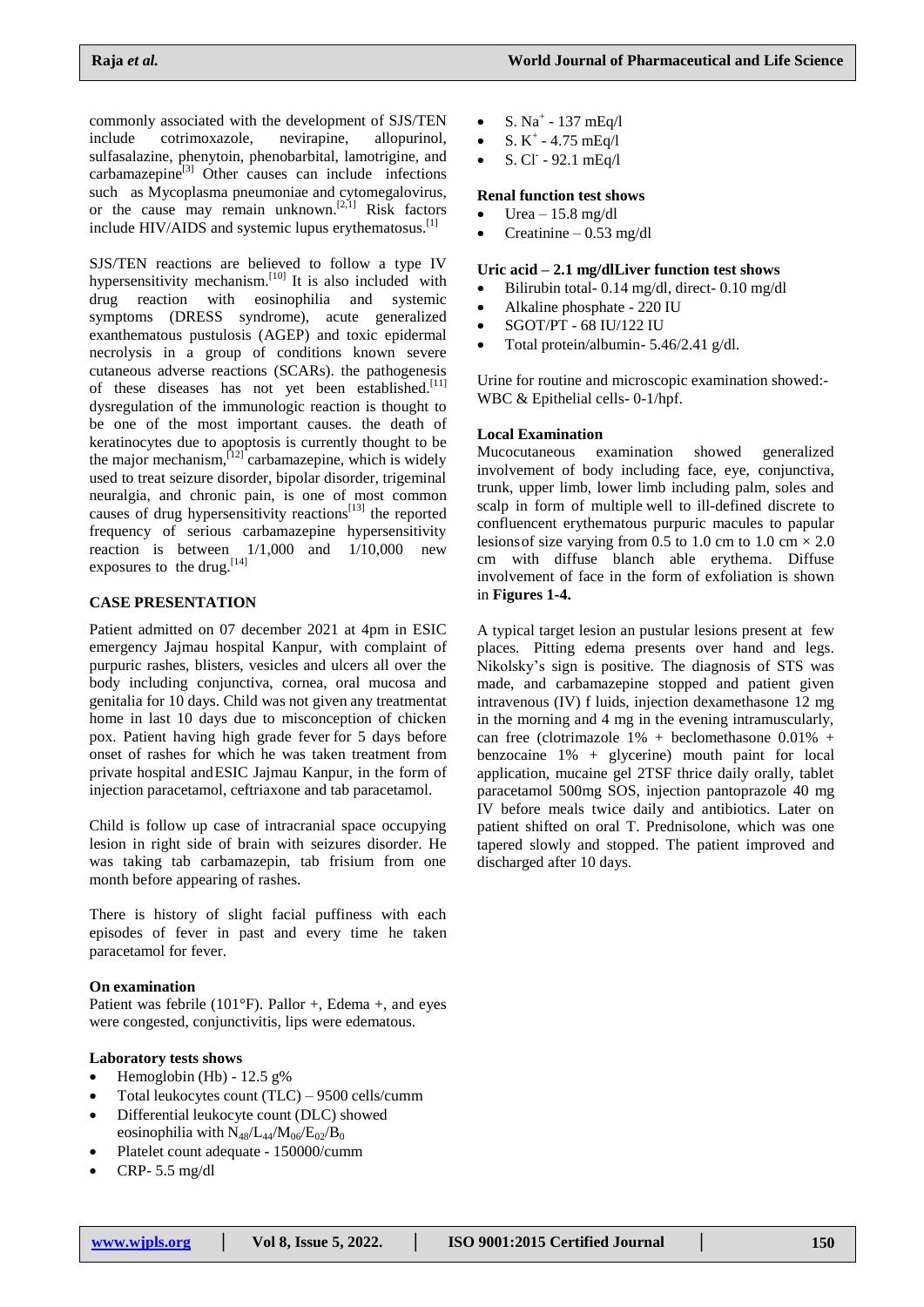

**Figure 1 & 2: Carbamazepine induced lesions on face, eye and conjunctiva of the 11-year-old male being treated for seizures disorder.**



**Figure 3 & 4: Carbamazepine induced lesions on chest, abdomen and back of the 11-yearold male being treated for seizures disorder.**

# **DISCUSSION**

Carbamazepine is a well-known causative agent of drug induced SJS among psychotropics.<sup>[6]</sup> There is no simple relationship between dose of carbamazepine and concentration of drug in plasma. Therapeutic concentrations are reported to be 6-12 µg/ml although considerable variations occur. Although the median latency period (interquartile range) for the development of SJS with carbamazepine is 15 days (12–20). [15] latency periods of 4 weeks have also been reported $[16]$  Using the Algorithm of Drug causality for Epidermal Necrolysis (ALDEN) scoring system for SJS/ TEN, carbamazepine scored  $+6$ . [17]

Carbamazepine has been strongly associated with SJS. Although SJS has multiple etiologies, it is commonly triggered by viral infections (herpes simplex virus is the infectious agent more commonly involved) and neoplasias (carcinomas and lymphomas). However, the most common cause is the use of medications. Among

the drugs, implicated more often are allopurinol, antibiotics, anticonvulsants and non-steroid antiinflammatories. [18]

Carbamazepine-induced SJS has long been thought of as an idiosyncratic, dose independent, unpredictable adverse event specific to an individual.<sup>[19]</sup> **Devi et al.** conducted a 7 years study and found out that anticonvulsants were the cause implicated most in SJS especially in the first 8 weeks of treatment, and the main drug responsible (more than 80%) was carbamazepine,<sup>[20]</sup> however, current evidence indicates that carbamazepine- induced SJS/TEN is a predictable, specific, delayed hypersensitivity immune reaction involving human leukocyte antigen (HLA) alleles specific for carbamazepine and other drugs in defined populations. [21] The mechanism of the hypersensitivity reaction is not clear but accordingto **Wu et al**. There is lymphocyte and T-cell clone proliferation with the exposure to carbamazepine. The T-cell proliferation time varies from 5 min to 4 hours.<sup>[22]</sup>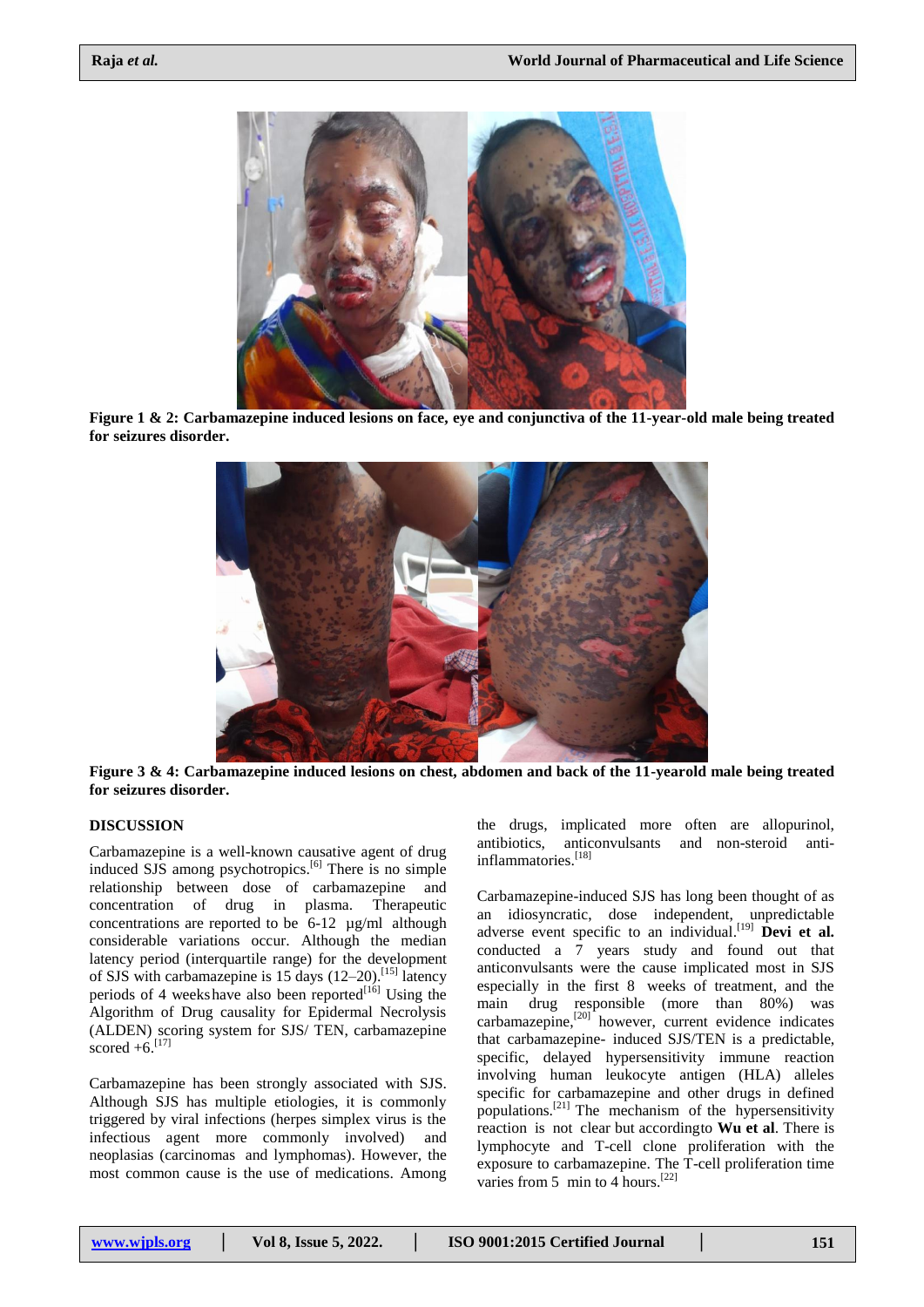The presentation is usually history of fever, along with the appearance of maculopapularrash, usually on upper body and limbs which then rapidly progresses to involve the entire body. **Yip et al.** have reported that 50 % of patients experience late ocular complications, in descending order of frequency, dry eyes, trichiasis, symblepharon, distichiasis, visual loss, entropion, ankyloblepharon, lagophthalmos, and corneal ulceration. The diagnosis is usually clinical, but skin biopsy is helpful in confirmation of diagnosis.<sup>[23]</sup>

The mainstay of treatment is early recognition of the rash and immediate stopping of the drug along with the symptomatic treatment.

# **CONCLUSION**

Flu-like symptoms post carbamazepine exposure should not be overlooked as they can be prodromal symptoms of SJS/TEN. A multi- disciplinary approach and early intervention prevent secondary infections and complications. Carbamazepine is increasingly used for different indications, hence the careful titration of the drug and early recognition of the side effects will help in avoiding the life-threatening conditions such as SJS and other side effects associated with the drug.

# **REFERENCES**

- 1. [Stevens-Johnson syndrome/toxic epidermal](https://ghr.nlm.nih.gov/condition/stevens-johnson-syndrome-toxic-epidermal-necrolysis)  [necrolysis".](https://ghr.nlm.nih.gov/condition/stevens-johnson-syndrome-toxic-epidermal-necrolysis) Genetics Home Reference. July 2015. Archived from the original on 27 April 2017. Retrieved 26, April 2017.
- 2. Darlenski R, Kazandjieva J, Tsankov N. Systemic drug reactions with skin involvement: Stevens– Johnson syndrome, toxic epidermal necrolysis, and DRESS. Clin Dermatol, 2015; 33(5): 538–41.
- 3. Paquet P, Piérard G. New insights in toxic epidermal necrolysis (Lyell's syndrome): clinical considerations, pathobiology and targeted treatments revisited. Drug Saf., 2010; 33(3): 189–212. 5.
- 4. Forman R, Koren G, Shear NH. Erythema multiforme, StevensJohnson syndrome and toxic epidermal necrolysis in children: a review of 10 years' experience. Drug Saf., 2002; 25(13): 965–72.
- 5. Darlenski R, Kazandjieva J, Tsankov N. Systemic drug reactions with skin involvement: Stevens– Johnson syndrome, toxic epidermal necrolysis, and DRESS. Clin Dermatol, 2015; 33(5): 538–41.
- 6. Mitkov MV, Trowbridge RM, Lockshin BN, Caplan JP. Dermatologic side effects of psychotropic medications. Psychosomatics, 2013; 55(1): 1–20.
- 7. Maverakis, Emanual; Wang, Elizabeth A.; Shinkai, Kanade; Mahasirimongkol, Surakameth; Margolis, David J.; Avigan, Mark; Chung, Wen-Hung; Goldman, Jennifer; Grenade, Lois La ["Stevens-](http://www.zora.uzh.ch/id/eprint/144140/1/LF_2017_Stevens-Johnson_Syndrome_and_Toxic_Necrolysis_Standard_Reporting_and_Evaluation_Guidlines_-_Results_of_a_National_Institutes_of_Health_Working_Group.pdf)[Johnson Syndrome and Toxic Epidermal Necrolysis](http://www.zora.uzh.ch/id/eprint/144140/1/LF_2017_Stevens-Johnson_Syndrome_and_Toxic_Necrolysis_Standard_Reporting_and_Evaluation_Guidlines_-_Results_of_a_National_Institutes_of_Health_Working_Group.pdf) [Standard Reporting and Evaluation](http://www.zora.uzh.ch/id/eprint/144140/1/LF_2017_Stevens-Johnson_Syndrome_and_Toxic_Necrolysis_Standard_Reporting_and_Evaluation_Guidlines_-_Results_of_a_National_Institutes_of_Health_Working_Group.pdf) [Guidelines"](http://www.zora.uzh.ch/id/eprint/144140/1/LF_2017_Stevens-Johnson_Syndrome_and_Toxic_Necrolysis_Standard_Reporting_and_Evaluation_Guidlines_-_Results_of_a_National_Institutes_of_Health_Working_Group.pdf) (PDF). JAMADermatology, 2017; 153(6): 587592.
- 8. Adwan MH (January). "Drug Reaction with Eosinophilia and Systemic Symptoms (DRESS)

Syndrome and the Rheumatologist". Current Rheumatology Reports, 2017; 19(1): 3.

- 9. Tigchelaar, H.; Kannikeswaran, N.; Kamat, D. (December 2008). ["Stevens–Johnson](http://www.pediatricsconsultantlive.com/display/article/1803329/1403936) [Syndrome:](http://www.pediatricsconsultantlive.com/display/article/1803329/1403936) An [intriguing diagnosis".](http://www.pediatricsconsultantlive.com/display/article/1803329/1403936)  pediatricsconsultantlive.com. [UBM](https://en.m.wikipedia.org/wiki/UBM_plc) [Medica.](https://en.m.wikipedia.org/wiki/UBM_plc) Archived from the original on, 17 August 2012.
- 10. Hyzy, Robert C. [Evidence-Based](https://books.google.com/books?id=tgImDwAAQBAJ&pg=PA761) Critical Care: A Case Study [Approach.](https://books.google.com/books?id=tgImDwAAQBAJ&pg=PA761) Springer, 2017; 761.
- 11. Adler NR, Aung AK, Ergen EN, Trubiano J, Goh MS, Phillips EJ "Recent [advances](https://www.ncbi.nlm.nih.gov/pmc/articles/PMC5582023) [in the](https://www.ncbi.nlm.nih.gov/pmc/articles/PMC5582023)  understanding [of severe cutaneous adverse](https://www.ncbi.nlm.nih.gov/pmc/articles/PMC5582023)  [reactions".](https://www.ncbi.nlm.nih.gov/pmc/articles/PMC5582023) The British Journal of Dermatology, 2017; 177(5): 1234–1247.
- 12. Paul C, Wolkenstein P, Adle H, Wechsler J, Garchon HJ, Revuz J, et al. Apoptosis as a mechanism of keratinocyte death in toxic epidermal necrolysis. Br J Dermatol 1996; 134: 710-4. 4. Leeder JS. Mechanisms of idiosyncratic hypersensitivity reactions to antiepileptic drugs. Epilepsia 1998; 39(7): S8-16.
- 13. Leeder JS. Mechanisms of idiosyncratic hypersensitivity reactions to antiepileptic drugs. Epilepsia, 1998; 39(7): S8-16.
- 14. Tennis P, Stern RS. Risk of serious cutaneous disorders after initiation of use of phenytoin, carbamazepine, or sodium valproate: a record linkage study. Neurology, 1997; 49: 542-6.
- 15. Mockenhaupt M, Viboud C, Dunant A, Naldi L, Halevy S, [www.epain.org B](http://www.epain.org/)ouwes Bavinck JN, et al. Stevens-Johnson syndrome and toxic epidermal necrolysis: assessment of medication risks with emphasis on recently marketed drugs. The EuroSCAR- study. J Invest Dermatol, 2008; 128: 35-44.
- 16. Shear NH, Spielberg SP. Anticonvulsant hypersensitivity syndrome. In vitro assessment of risk. J Clin Investig, 1988; 82(6):1826–32.
- 17. Sassolas B, Haddad C, Mockenhaupt M, Dunant A, Liss Y, Bork K, et al. ALDEN, an algorithm for assessment of drug causality in Stevens–Johnson Syndrome and toxic epidermal necrolysis: comparison with case-control analysis. Clin Pharmacol Ther, 2010; 88(1): 60–8.
- 18. Letko E, Papaliodis DN, Papaliodis GN, Daoud YJ, Ahmed AR, Foster CS. Stevens- Johnson syndrome and toxic epidermal necrolysis: a review of the literature. Ann Allergy Asthma Immunol, 2005; 94(4): 419-36.
- 19. Johnston A, Uetrecht J. Current understanding of the mechanisms of idiosyncratic drug-induced agranulocytosis. Expert Opin Drug Metab Toxicol, 2015; 11(2): 243–57.
- 20. Devi K, George S, Criton S, Suja V, Sridevi PK. Carbamazepine--the commonest cause of toxic epidermal necrolysis and Stevens-Johnson syndrome: a study of 7 years. Indian J Dermatol Venereol Leprol, 2005; 71: 325-8.
- 21. Su SC, Chung WH. Update on pathobiology in Stevens–Johnson syndrome and toxic epidermal